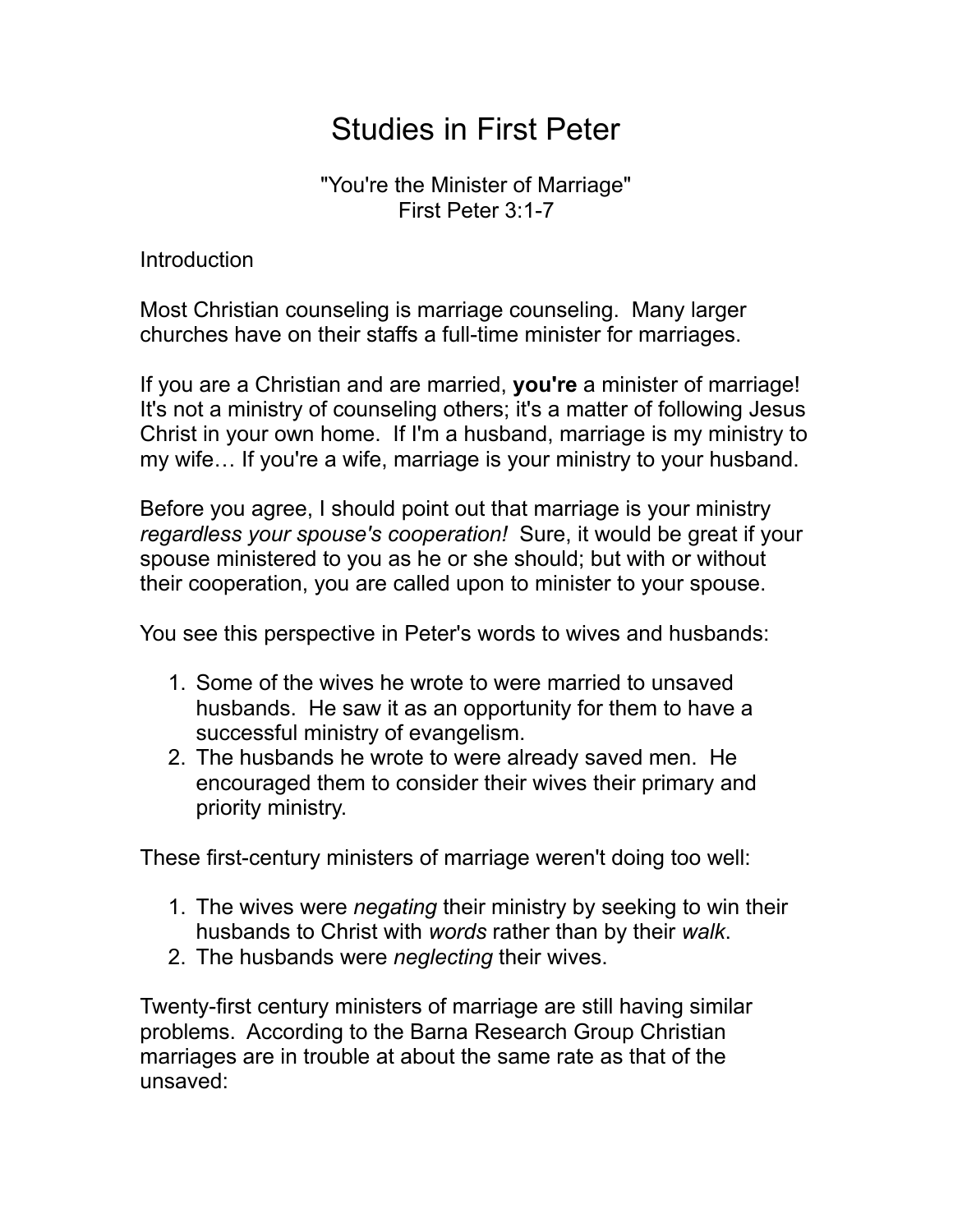"…33% of all born again individuals who have been married have gone through a divorce, which is statistically identical to the 34% incidence among non-born again adults" (Website, citing 2001).

Peter's words are just as pertinent today. We'll organize our thoughts around two points: #1 Wife - Be Quiet So You Don't Negate Your Ministry In Marriage, and #2 Husband - Be Considerate So You Don't Neglect Your Ministry In Marriage.

#1 Wife - Be Quiet So You Don't Negate Your Ministry In Marriage (v1-6)

Guys, you're going to hear the words, "wives, be submissive to your husbands," and think that is the key to **all** marriage issues. It is the key… *If you're a woman!* You're not; God is going to have something else to say to you. If I were you, I'd spend the next six verses in prayer, repenting - getting ready for verse seven.

Ladies, now that your husbands are otherwise occupied, we can take a look at Peter's counsel without their interference.

1 Peter 3:1 Wives, likewise, *be* submissive to your own husbands…

We're in a section of First Peter that describes Christian submission in your earthly relationships. In society, as a spouse, and spiritually (in the Church), God has set-up a proper order involving authority and submission to authority. With regard to marriage, God has set-up the husband as *head* and the wife as the *helper*. "Be submissive to your own husbands" means you acknowledge God's structure for marriage and take the subordinate role as your husbands helper.

Submission is about order, not equality. Jesus Himself was subject to His earthly parents and to His heavenly Father but was not lower than either of them. Before I forget, let me remind you that submission in your marriage follows the principle that you submit to God's appointed authority unless you are directed to sin. In that case, you are to obey God rather than any man - even your husband.

Wives are to accept the subordinate role *regardless your husband's spiritual condition!* Some of the women Peter addressed had unsaved husbands: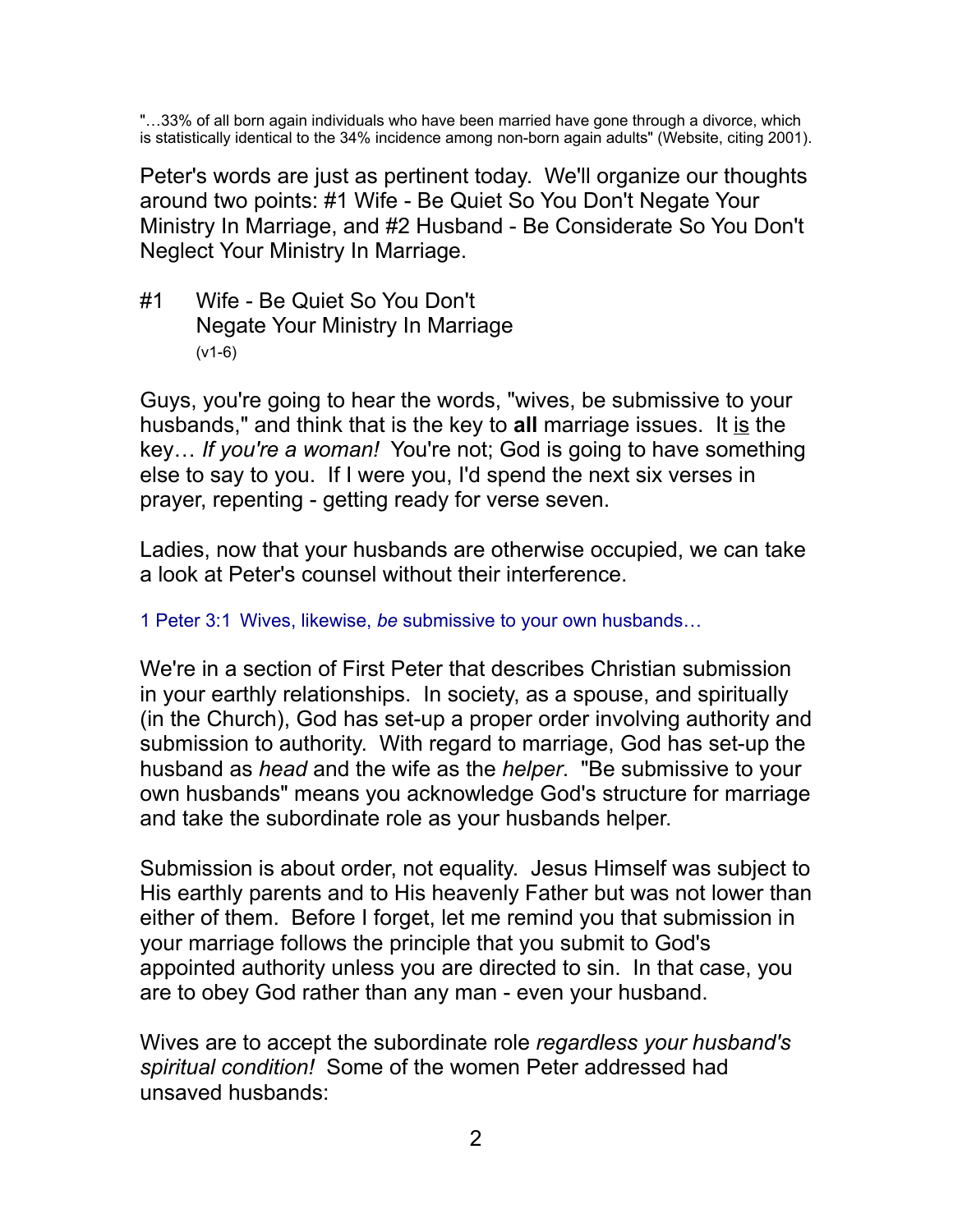1 Peter 3:1 Wives, likewise, *be* submissive to your own husbands, that even if some do not obey the word…

The words Peter chose indicate an active, ongoing disobedience to God's Word. They describe unbelieving, unsaved men. They might be happy husbands; they might be harsh husbands. But they don't know Jesus and are on-their-way-to-Hell husbands.

Peter's counsel was pretty radical:

1 Peter 3:1 Wives, likewise, *be* submissive to your own husbands, that even if some do not obey the word, they, without a word, may be won by the conduct of their wives,

He told these Christian wives to **be quiet!** He told them to quit *talking* about Jesus and start *walking* with Him. He encouraged them to show their husbands by their "conduct" what difference Jesus made in their lives.

One author put it this way:

"…the husband… may be reached by the wife's silent demonstration of [the] transforming power [of God's Word] in her daily conduct. Instead of trying to coax and argue her husband into becoming a Christian, she will be more effective by quietly living out its saving power before him... It is her translation of the Gospel into life - right before the man's eyes - which proves a telling witness" (Hiebert).

Your marriage is your ministry. If your husband is unsaved, then it's a ministry of evangelism. He can be "won" to Christ.

He is a captive audience:

1 Peter 3:2 when they observe your chaste conduct *accompanied* by fear.

Your husband "observes" two things: (1) Your "chaste conduct" and, (2) your "fear." Your *chaste conduct* is described in verses three and four; your *fear* is described in verses five and six.

Your chaste conduct:

1 Peter 3:3 Do not let your adornment be *merely* outward - arranging the hair, wearing gold, or putting on *fine* apparel -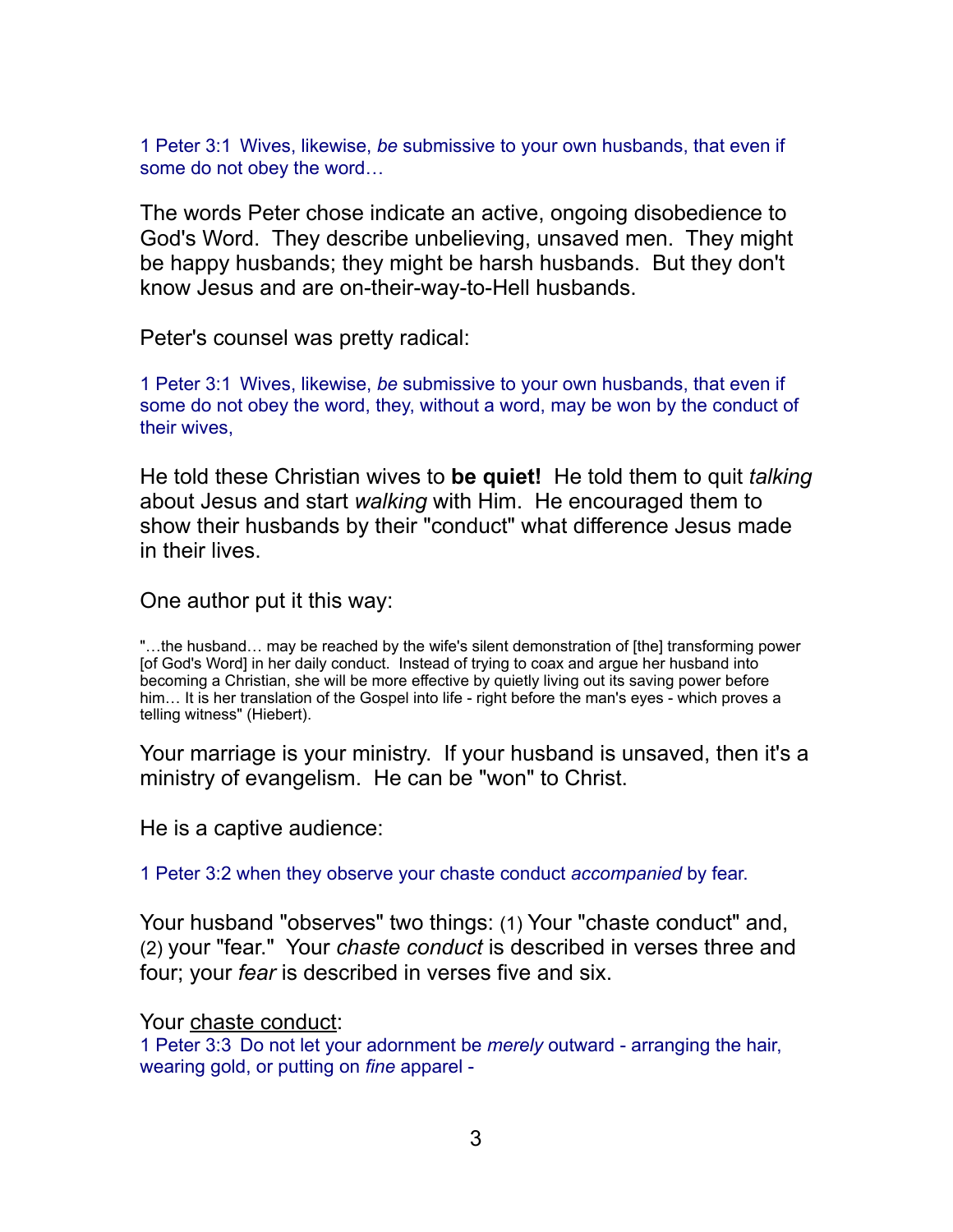"Adornment" is from the Greek word for *cosmos*, where we get our word cosmetics. It means *to put in order*. I'm not going to make any jokes about ladies putting themselves in order; I want to get out of here alive!

This verse has been misused by extreme Christian groups to teach that women cannot ever arrange their hair, or wear jewelry, and must only wear very plain clothing. That was *not* Peter's intent. In the Greek text the word "fine" does not appear; it would simply read, "arranging the hair, wearing gold, or putting on apparel." *Peter was certainly not suggesting you refrain from wearing all clothing!* Neither was he saying you cannot ever arrange your hair or wear jewelry.

He was encouraging you to be both *moderate* and *modest* in your outward appearance… And you will be if you concentrate most of your attention and energy on improving inwardly:

1 Peter 3:4 rather *let it be* the hidden person of the heart, with the incorruptible *beauty* of a gentle and quiet spirit, which is very precious in the sight of God.

Great news! And it's not even an infomercial! God says there is a kind of beauty that is "incorruptible." You can only do so much with cosmetics and cosmetic surgery. Physical beauty is corruptible. Let's make that more personal: You're going to corrupt… But you can get more beautiful with age if you concentrate on your "hidden person."

Your hidden person, the real you, should be growing "gentle" and "quiet." "Gentle" means you live under control. You don't panic because you understand God is overruling your life. "Quiet" means *calming;* you are a calming influence.

What is the point of dressing up in your finest clothes, with your best jewelry, with a new "do," if your attitude is contentious and contrary? Remember, your marriage is not about you. You're the minister of marriage - called upon to minister to your husband, even if he is unsaved. He needs to see the transformation of your "heart." He needs to see the real you, the "hidden person," being affected by the indwelling Holy Spirit.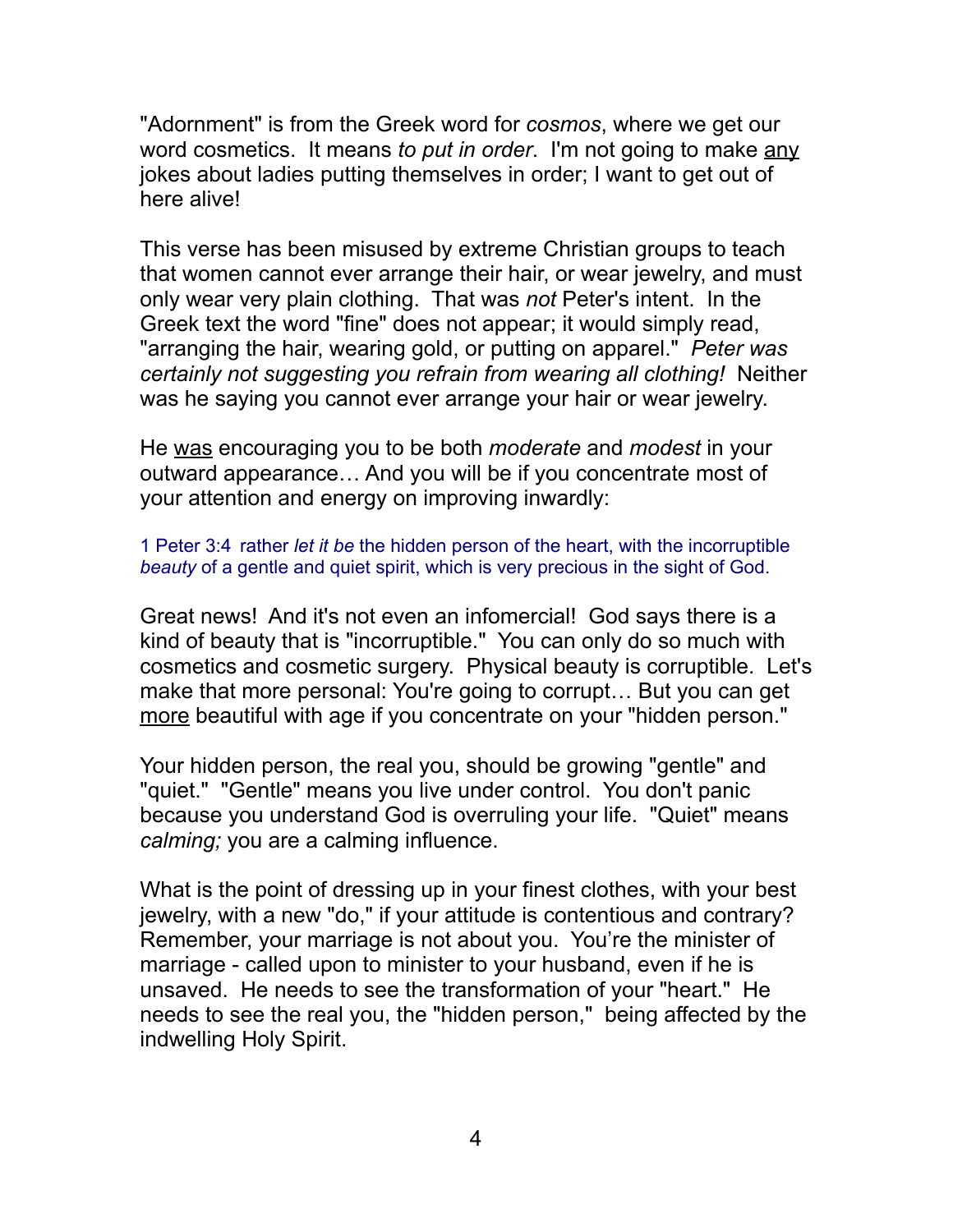You may not think this kind of beauty will appeal to your husband. This transformation is "very precious in the sight of God." You live to please your Father in heaven. He doesn't care what you're wearing; He's already robed you in the righteousness of His Son. He's preparing a new body for you. In the mean time He's interested in your heart.

This makes a nice transition into Peter's next subject, *fear*, because you realize that everything you do is for the Lord's sake.

Your fear:

1 Peter 3:5 For in this manner, in former times, the holy women who trusted in God also adorned themselves, being submissive to their own husbands, 1 Peter 3:6 as Sarah obeyed Abraham, calling him lord, whose daughters you are if you do good and are not afraid with any terror.

Women have a certain idea of what is attractive. It is usually the idea promoted by advertising and by entertainment. If you want to know what is truly attractive, **look to the godly women in the Bible!** What made them attractive, both to God and their husbands, was the adornment of "being submissive to their own husbands."

## I got saved just that way… (Describe)

Peter singled-out Sarah. She "obeyed Abraham," her husband. The word "obeyed" is a review of her life with Abraham. There was a pattern of obedience, a growing of her obedience over time. Calling someone "lord" in Old Testament culture was similar to our calling someone "mister" or "sir" out of respect. She may have addressed him as "Lord Abraham," but the idea is that she respected him as the head of her household.

**Abraham did not make it easy for Sarah to submit!** They were wealthy and successful, living in the Chaldean city of Ur, when Abe got a word from God. *"We're leaving Ur! I don't know where we're going yet, but let's go. God will show us."* 

He took extended family with him. In-law problems halted their spiritual progress. It wasn't until after his father died that he moved on. Then they encountered a famine. Abe's bonehead solution was to go down to Egypt. There he put Sarah in jeopardy because he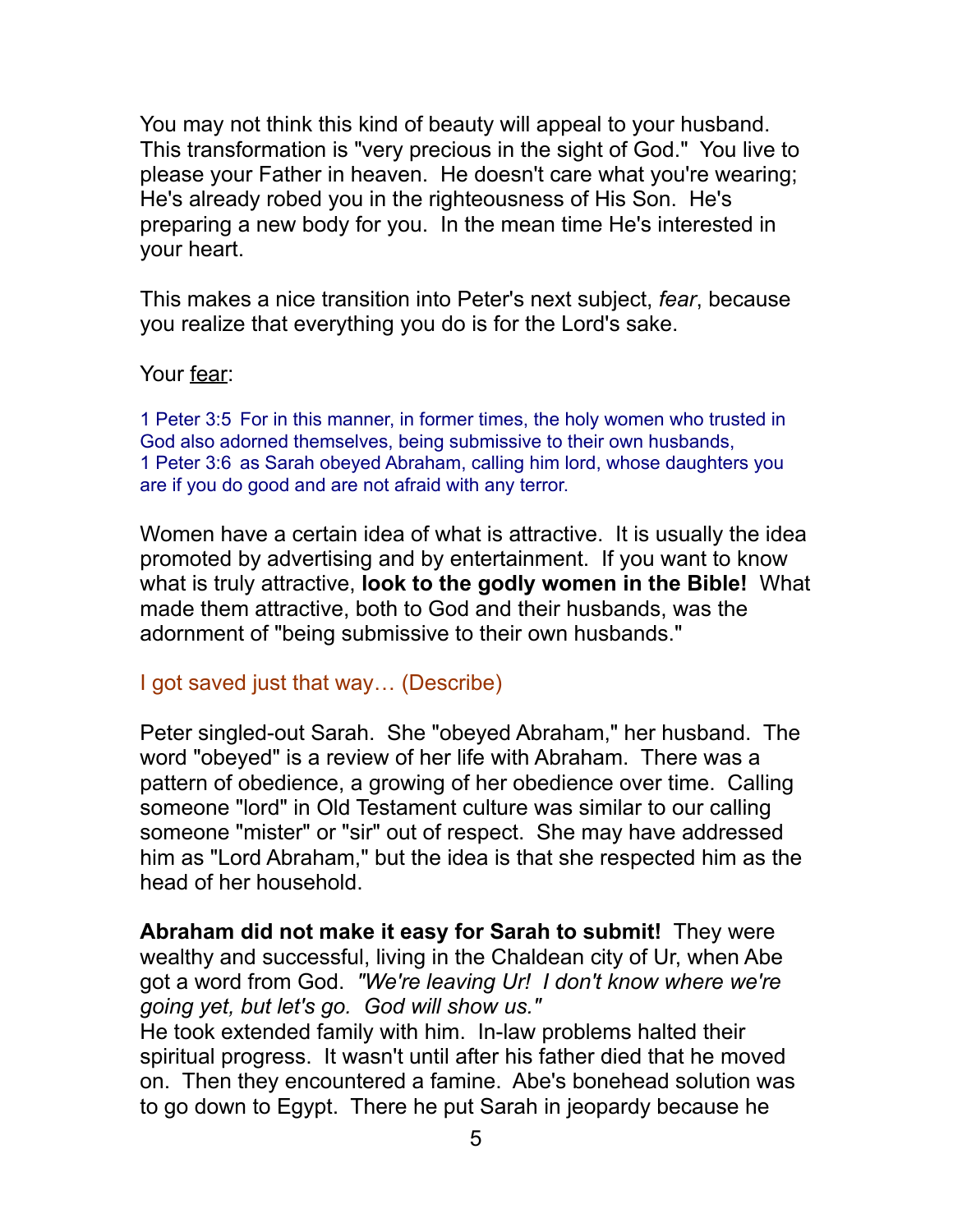feared the Egyptians would kill him to take her for themselves. He told them she was his sister; they took her into Pharaoh's harem… But before anything bad happened, God intervened and protected her.

I could go on about Abraham's faults but I think you get the picture. For her part, Sarah was not perfect either. That's why Peter added (in verse six) "if you do good." You are to imitate the "good" conduct of Sarah and the other women of the Bible. You might take encouragement in their failures - God can overcome *your* failures, too. But you take as your example the good conduct they grew into as they walked obediently with God in submission to their husbands.

Submission to your husband, even if he is a believer, is no easy task. It requires *fear* and *no fear:*

- 1. It requires a fear of God, a reverence and love for Him that motivates you to obey for the sake of pleasing Him.
- 2. It requires no fear of man. "Not afraid with any terror" means you do not fear the consequences of your husband's bad choices because you know God overrules both your lives for your good and His glory.

Speaking of your husband and his bad choices… **Guys, it's time to get in the game!**

#2 Husband - Be Considerate So You Don't Neglect Your Ministry In Marriage (v7)

A lot has been said about the fact that there is only one verse for husbands. I rather think it has to do with our spiritual attention spans! You see this stereotyped all the time - the dull husband who neglects his wife. Whether it's Tim "the tool man" Taylor or "everybody loves" Ray Romano, guys just don't get it. They - we - are dull and tend to neglect our wives.

So Peter said something that should send a shiver down your spiritual spine. He said it at the end of verse seven: "that your prayers may not be hindered." If you neglect the ministry of marriage it will hinder your prayer life. That can't be good. Without an effective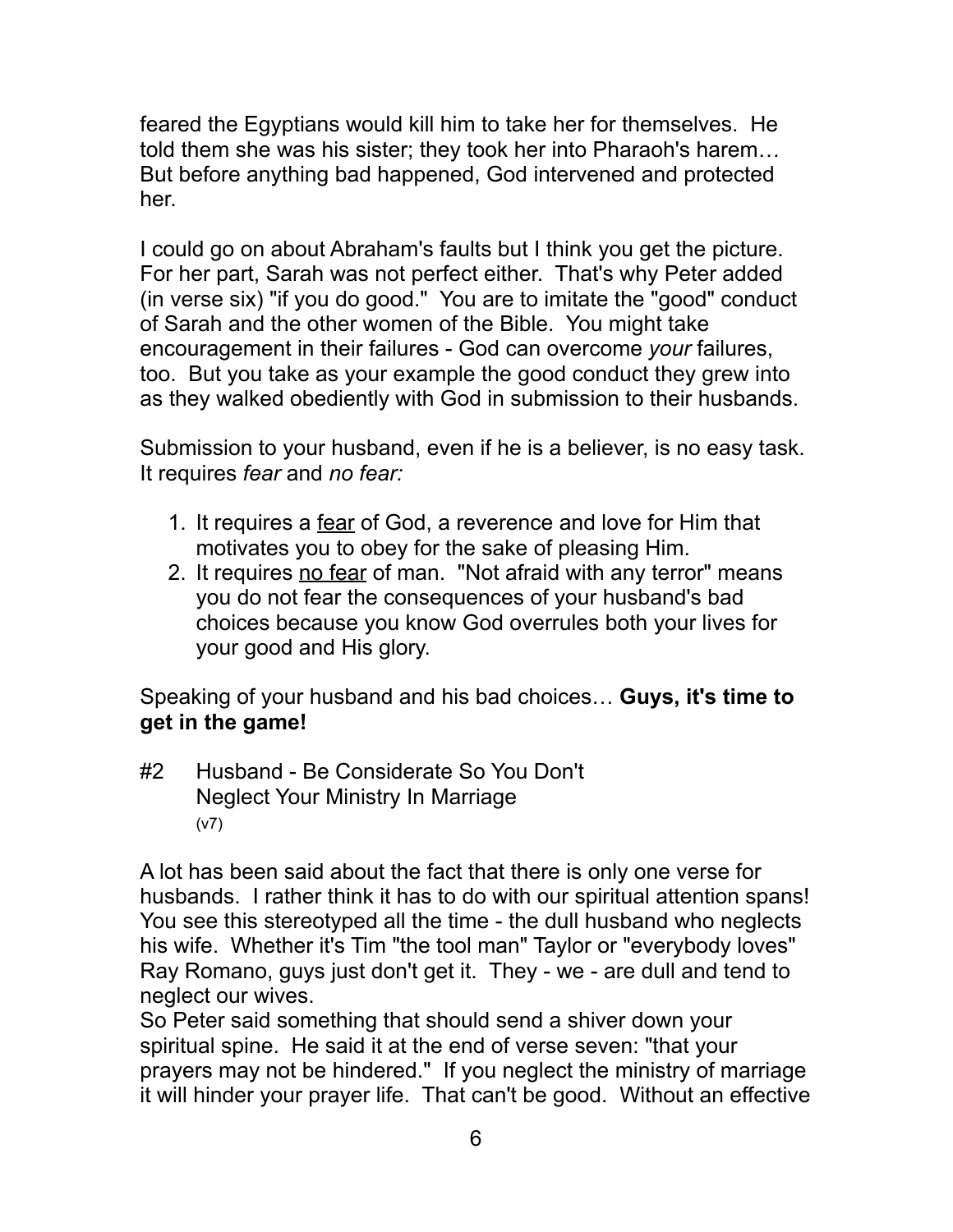prayer life, you cannot hope to accomplish anything of any lasting spiritual impact. You will still pray; you may still seem successful. But God puts your spiritual progress on hold until you become considerate of your wife.

Let me put it bluntly: If you are not fulfilling the obligations of this verse, your spiritual life is a joke.

What are the obligations of your ministry to your wife? Peter started the verse saying, "likewise." Just like in every other relationship, there is a proper submission. In the marriage, the husband is to be submitted to the authority of God. You need to **be** and **become** a man of God.

A man of God "dwells with [his wife]." On a physical level, "dwell" means *live*. You are to spend time with your wife. This means more than just being in the same location. She is to be your companion for life.

Peter described three levels of dwelling companionship. First he said you dwell with your wife "with understanding." The word means *knowledge*. On a **mental level**, you need to get to know your wife. You know how your wife thinks you should know what she means, and what she's thinking, before she ever says anything? *That is what God is saying here!* 

Peter next said, "giving honor to the wife as to the weaker vessel." You are both "vessels," but the wife is "weaker." Peter didn't say how the wife was weaker; there are several things we could suggest. One that fits the context is a woman's greater emotional sensitivity. You must dwell with your wife on an **emotional level** that may be unfamiliar to you. Instead of making jokes about it and ridiculing your wife's emotional sensitivity, you are to "give honor" to her for it. You are to honor her emotional sensitivity by spending time figuring it out.

Then you must dwell with your wife "as being heirs together of the grace of life." This is the **spiritual level** of your relationship. "Heirs together" reminds you that your wife is not spiritually inferior. In fact, she may be far ahead of your spiritually. Nevertheless, you are charged with the responsibility for leading your wife spiritually.